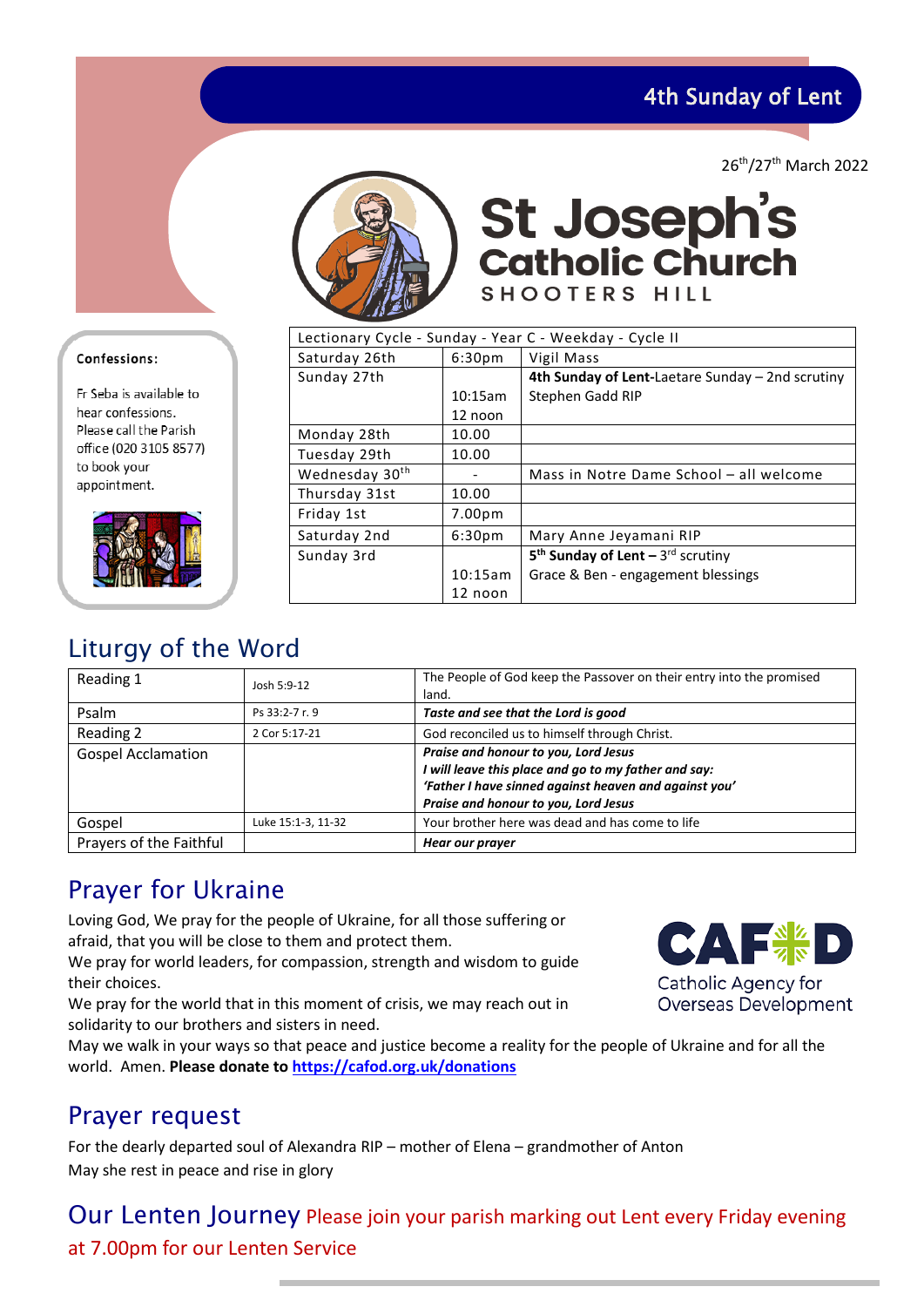## Lent

Lent is a 40-day fast  $-$  a reference to the time Jesus spent being tempted in the desert. It's a time when we can prepare our hearts for the remembrance of Christ's death. Our observance of Lent culminates in the solemn celebrations of Holy Week when on Palm Sunday we follow Christ from his triumphant entrance into Jerusalem to the foot of the Cross as sorrowful bystanders to His Passion, before rolling back the stone of the empty tomb and the joy of the Resurrection. The six-week period is dedicated to prayer, fasting, and almsgiving in preparation for this great celebration of Christ's Paschal Mystery in the Easter Triduum.



# Message from His Holiness Pope Francis for Lent 2022

Pope Francis has released his annual message, reflecting on St Paul's epistle to the Galatians: "Let us not grow tired of doing good, for in due time we shall reap our harvest, if we do not give up" (6:9-10). [https://www.vatican.va/content/francesco/en/messages/lent/documents/20211111-messaggio](https://www.vatican.va/content/francesco/en/messages/lent/documents/20211111-messaggio-quaresima2022.html)[quaresima2022.html](https://www.vatican.va/content/francesco/en/messages/lent/documents/20211111-messaggio-quaresima2022.html)



Also called Mothering Sunday, Refreshment Sunday, Mid-Lent Sunday, Mi-Carême, Mediana or Rose Sunday. The day's theme comes from the entrance antiphon reflecting on Isaiah 66:10-11: "Rejoice, Jerusalem, and all who love her. Be joyful, all who were in mourning; exalt and be satisfied at her consoling breast."

Laetare is the first word  $-$  meaning "rejoice"  $-$  in the Latin text.

On Laetare Sunday (as similarly with the Third Sunday of Advent's Gaudete Sunday) the Church expresses hope and joy in the midst of our Lenten fasts and penances. Rose — this change in colour indicates a glimpse of the joy that awaits us at Easter, just before we enter into the sombre days of Passiontide.

The joy of Easter being around the corner is symbolized in a few other interesting liturgical possibilities. During Lent, the General Instruction of the Roman Missal forbids flowers adorning the altar. But on Laetare Sunday (as well as solemnities and feasts within the season), there's a temporary halt to these penitential observations! At one time, marriages were generally forbidden during Lent, but Laetare Sunday was often associated as a day when marriages could be celebrated during the penitential season. While marriages are now only forbidden on Good Friday and Holy Saturday, Laetare Sunday is still a fitting day for those wishing to be married before Eastertide.

Laetare Sunday is the Church's way of giving us encouragement as we approach the darkness and horror of the days through Good Friday and Holy Saturday. It's an opportunity to savour and keep in the back of our minds what awaits us on Easter Sunday — the reality that Jesus Christ is risen from the dead, and that our hearts will always be filled with joy!

# Happy Mothering Sunday

To all our birth Mothers, those who are fulfilling the Mother's rôle, Carers and Foster Mothers, dearly departed Mothers, Mothers of Angels, Want to be Mothers, About to be Mothers, Single parents trying to be Mothers and Fathers. May your life be filled with love and blessing today and everyday throughout the years. God Bless You

# Calling all Catechists/Readers/Extra Ordinary Ministers of Holy Communion/Liturgy Group members

Would you be interested in having a Retreat Day in Salesians of Don Bosco's House in Battersea in the near future (if take up is large enough)? It would be a parish expense, we would need to take our lunch and transport could be arranged. Of course any one would be most welcome to join us even if you are not in the above groups Please register your interest by emailing [shootershill@rcaos.org.uk](mailto:shootershill@rcaos.org.uk) or speaking with Fr Seba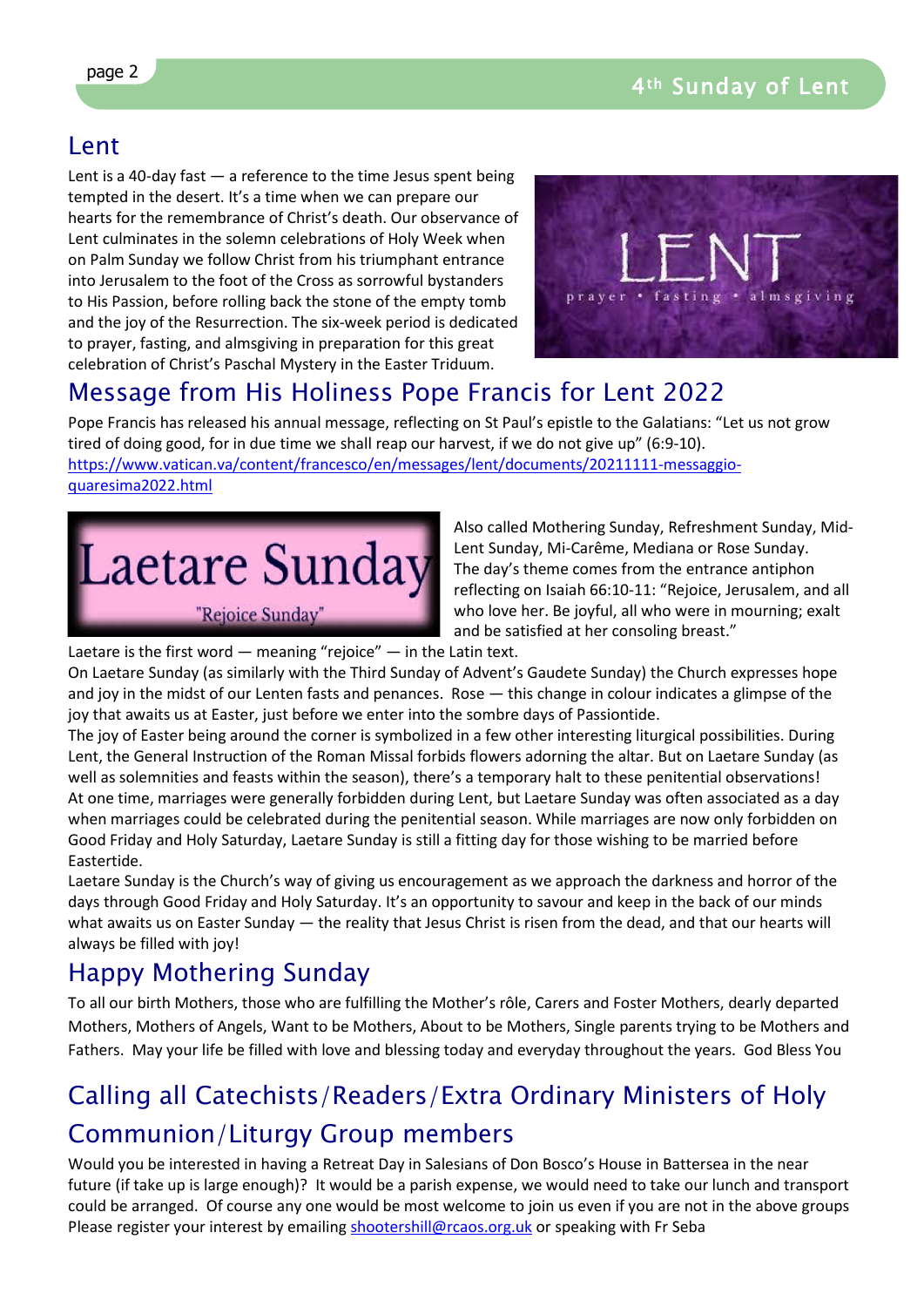# Parish Sacramental Programmes

## **CONFIRMATION 2022**

The next session in our will be on **Wednesday 27th April at 7.00 – 7th session followed by the 2nd Parents' meeting at 8.00 in the hall**

### **FIRST HOLY COMMUNION 2022**

The next session will be on **Sunday 24th April at 9.00 – 15th session – in the hall**

**Please keep both groups, their parents, family and their catechists in your prayers during their preparation and beyond**

**Both these groups will not be able to continue next year if people do not come forward NOW and walk alongside the Catechists to learn. There will not be enough Catechists to facilitate. Please pray this does not happen and for the continued vibrancy of your parish** 

# Your Parish Needs You!!!

**Do you know of an architect that could help with re designing the layout for our hall? Do you know of a company that would be interested in building a brick wall? Could you help out with the collections at each Mass Could you help with our Sacramental Programmes? Could you help clean the church? Could you become a welcome at each Mass What other gift could you share with your parish?** Please give your details by emailing shootershill@rcaos.org.uk **MANY THANKS** to the two people who have volunteered to take up vital rôles in our parish, **you are so greatly appreciated**



#### **Prayer to St Joseph**

Hail, Guardian of the Redeemer, Spouse of the Blessed Virgin Mary. To you God entrusted his only Son; In you Mary placed her trust; with you Christ became man. Blessed Joseph, to us too, show yourself a father and guide us in the path of life. Obtain for us grace, mercy and courage, and defend us from every evil. Amen



#### **Synod Prayer**

We stand before You, Holy Spirit, as we gather together in Your name

With You alone to guide us, make Yourself at home in our hearts; teach us the way we must go and how we are to pursue it.

We are weak and sinful; do not let us promote disorder. Do not let ignorance lead us down the wrong path not partiality influence our actions.

Let us find in You our unity so that we may journey together to eternal life and not stray from the way of truth and what is right All this we ask of you, who are at work in every

place and time, in the communion of the Father and the Son forever and ever, Amen



#### **Prayer to Saint Michael the Archangel**



St Michael the Archangel. Defend us in the day of our battle. Be our safeguard against the wickedness and snares of the devil. May God rebuke him, we humbly pray, and do thou, O Prince of Heavenly Hosts, by the power of God, cast into hell satan, and all the evil spirits who wander around the world seeking the ruins of souls.